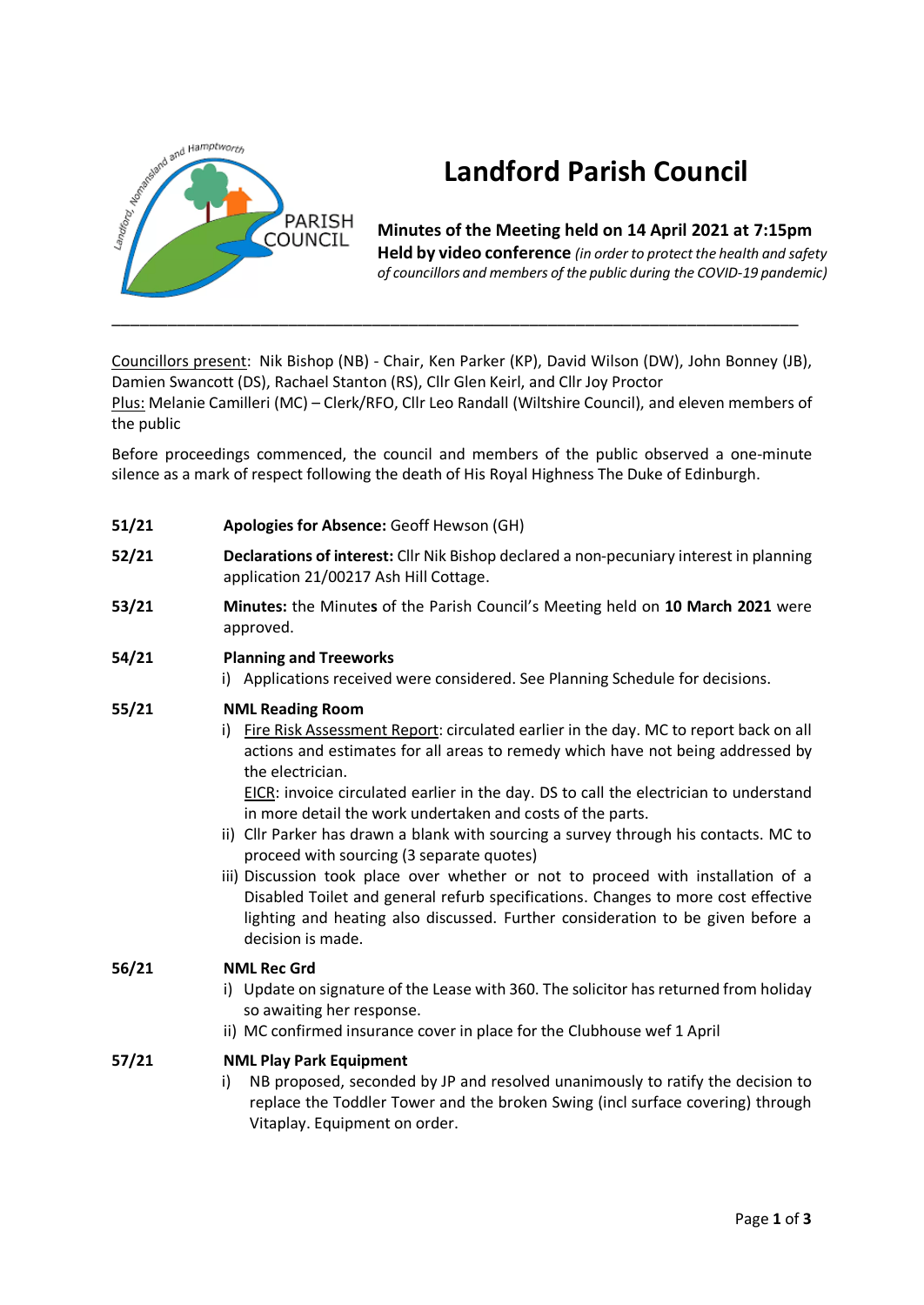**58/21 Landford Rec Grd Ladies/Gents Toilets** i) A discussion took place over the poor state of condition/repair (mouldy interiors and unable to open the gents door). DW indicate he'd make a site visit and report back with proposals to remedy. Re-opening scheduled to take place after modifications to make COVID compliant once lockdown restrictions have lifted (June/July 2021) **59/21 Phone Boxes** i) Insurers have paid-out (less £250 excess) for the replacement K6 for Hamptworth). BACS has been raised to settle the invoice – Agenda item 62/21. Once authorised, Cllr Hewson can organise collection and installation. **60/21 Housing Needs Survey**  i) Report from Cllr Hewson: deferred as Cllr Hewson was absent **61/21 Contracts – consideration to renewal of the following:** i) Resolved unanimously to renew Garth Everett's Hamptworth Service Contract wef 1 May 2021 **62/21 Finance**  i) NB proposed, seconded by JP and resolved unanimously to approve the end of year accounts 31 March 2021 ii) DW proposed, seconded by NB and resolved unanimously to approve the Cash Flow Report and authorise payments. DW and KP to authorise BACS payments raised online by MC. **Unity Trust Bank 01 April 2021: £62,182.81 Nationwide Business 95-day Saver 01 April 2021: £22,000.00**

| Payee               | <b>Detail</b>                                | Amount £ (incl<br>vat) | <b>Method</b> |
|---------------------|----------------------------------------------|------------------------|---------------|
| AJGIBL GBP          | Insurance premium NML Clubhouse              | 114.86                 | <b>BACS</b>   |
| M Camilleri         | Monthly gross salary                         | 1,650.88               | S/O           |
| 1&1                 | 50Gb email storage                           | 6.00                   | DD            |
| <b>WALC</b>         | <b>WALC/NALC Subscription</b>                | 822.61                 | <b>BACS</b>   |
| Idverde             | Landford Rec Grd bin emptying                | 123.75                 | <b>BACS</b>   |
| Source for Business | Water NML RR                                 | 15.56                  | <b>BACS</b>   |
| <b>SSE</b>          | <b>Electricity NML RR</b>                    | 22.30                  | <b>BACS</b>   |
| <b>SSE</b>          | <b>Electricity NML RR</b>                    | 57.05                  | <b>BACS</b>   |
| Mr & Mrs Twitchin   | K6 Phone Box                                 | 3,374.00               | <b>BACS</b>   |
| <b>Craig Morris</b> | Mole Man NML Rec Grd                         | 35.00                  | <b>BACS</b>   |
| M Camilleri         | Expenses (Office, Er NI Conts March + April) | 263.60                 | <b>BACS</b>   |
| M Camilleri         | NML RR Fire Extinguisher & fire blanket      | 53.92                  | <b>BACS</b>   |
| Geoff Hewson        | Expenses (phone box)                         | 95.02                  | <b>BACS</b>   |
| M Camilleri         | Expenses (flowers)                           | 50.00                  | <b>BACS</b>   |
|                     | Total debit                                  | £6,684.55              |               |

| <b>Receipts</b> | <b>Detail</b> | Amount £ | <b>Deposit Ref.</b> |
|-----------------|---------------|----------|---------------------|
| <b>NWBS</b>     | Interest      | 55.55    |                     |
|                 | Total credit  | £55.55   |                     |

#### **63/21 To receive Councillors' Reports** None